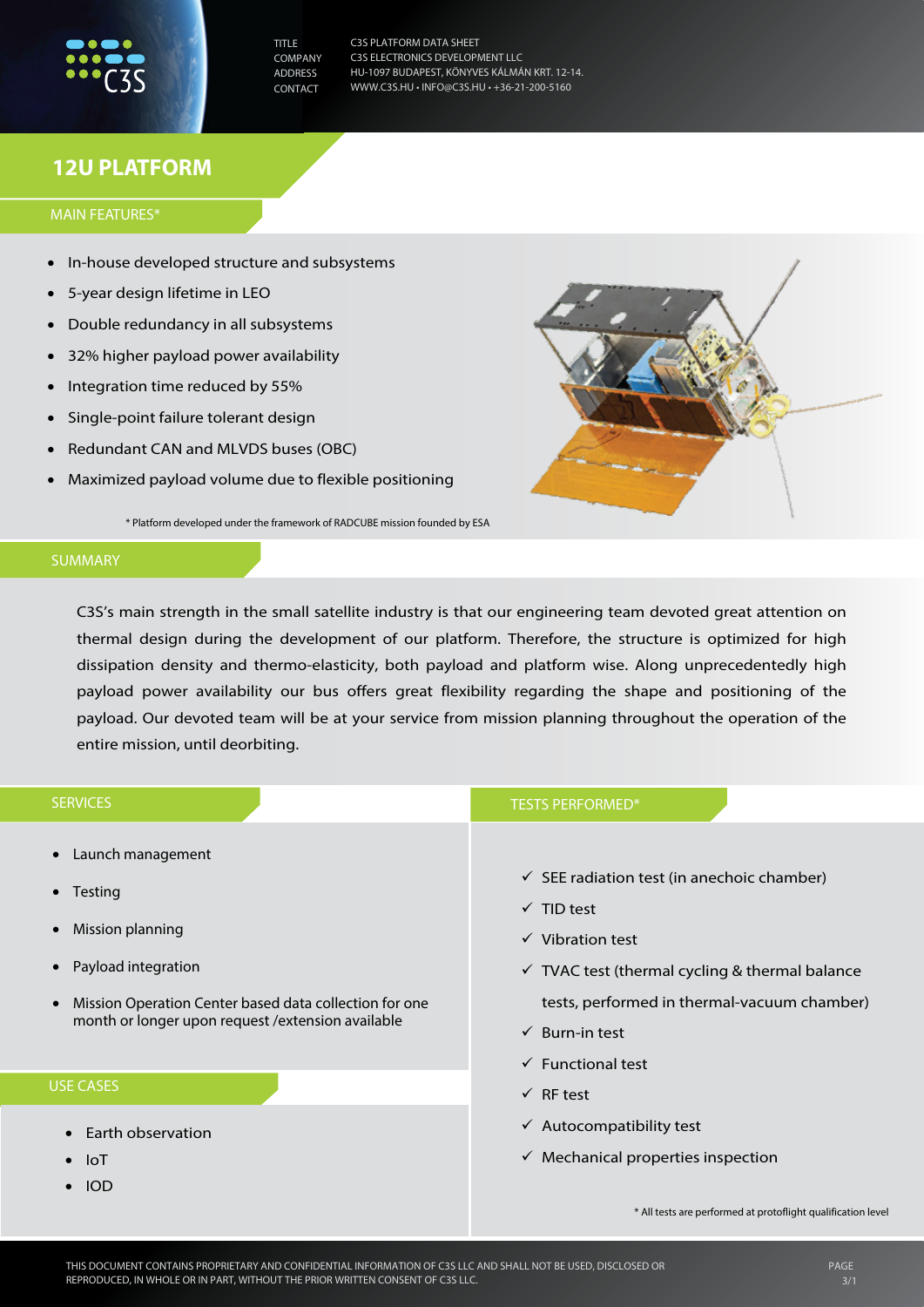

TITLE COMPANY ADDRESS CONTACT

C3S PLATFORM DATA SHEET C3S ELECTRONICS DEVELOPMENT LLC HU-1097 BUDAPEST, KÖNYVES KÁLMÁN KRT. 12-14. WWW.C3S.HU • INFO@C3S.HU • +36-21-200-5160

## SPECIFICATION

| <b>PLATFORM</b>                       |                                                       |                                 |
|---------------------------------------|-------------------------------------------------------|---------------------------------|
| Property                              | <b>Value/Options</b>                                  | <b>Notes</b>                    |
| Mass                                  | 18 kg                                                 | Payload excluded                |
| <b>Dimensions</b>                     | 226.3 x 226.3 x 366 mm                                | 12U size                        |
| Subsystem mechanical<br>interfaces    | Card Guide, Box-in-a-box                              |                                 |
| Subsystem interconnection             | Rigid backplane with nano-D<br>and micro-D connectors |                                 |
| Redundancy                            | Subsystem level cold<br>redundancy                    |                                 |
| Lifetime                              | 5-year design lifetime in<br>LEO                      |                                 |
| Operating temperature range           | $-40 °C  +80 °C$                                      | Except battery pack (0°C+50 °C) |
| Platform average power<br>consumption | 7.9 W                                                 | Mission dependent               |
| Platform peak power<br>consumption    | 25 W                                                  | Mission dependent               |
| Maximum incoming solar power          | 65W                                                   | 12-20 independent MPPT channels |
| <b>Battery capacity</b>               | Up to 190 Wh                                          | Depending on battery pack       |
| <b>Power Buses</b>                    | 3.3 V, 5.0 V, 9.9 V - 12.6 V                          |                                 |
| Command bus, Data bus                 | 2 x CAN bus                                           | Cold-redundant pair             |
|                                       | 2 x M-LVDS                                            | Cold-redundant pair to COM      |
|                                       | 2 x M-LVDS                                            | Cold-redundant pair to PAY      |
| On-Board computer<br><b>CPU Core</b>  | 32bit ARM Cortex-M7                                   |                                 |
| On-Board clock frequency              | Up to 300 MHz                                         |                                 |
| Mass storage capacity                 | 16 GByte eMMC                                         |                                 |
|                                       | 16 MByte MRAM                                         | Radiation resistant             |
| TX/RX Frequency Band                  | 399-401 MHz                                           | Professional Band               |
| Maximum transmit power                | 30 dBm                                                | 1 W                             |
| Symbol rate uplink                    | 1.25-150 kbps                                         |                                 |
| Symbol rate downlink                  | 5-150 kbps                                            |                                 |
| Modulation                            | OOK/FSK/GFSK                                          |                                 |
|                                       |                                                       |                                 |

Continues on page 3/3